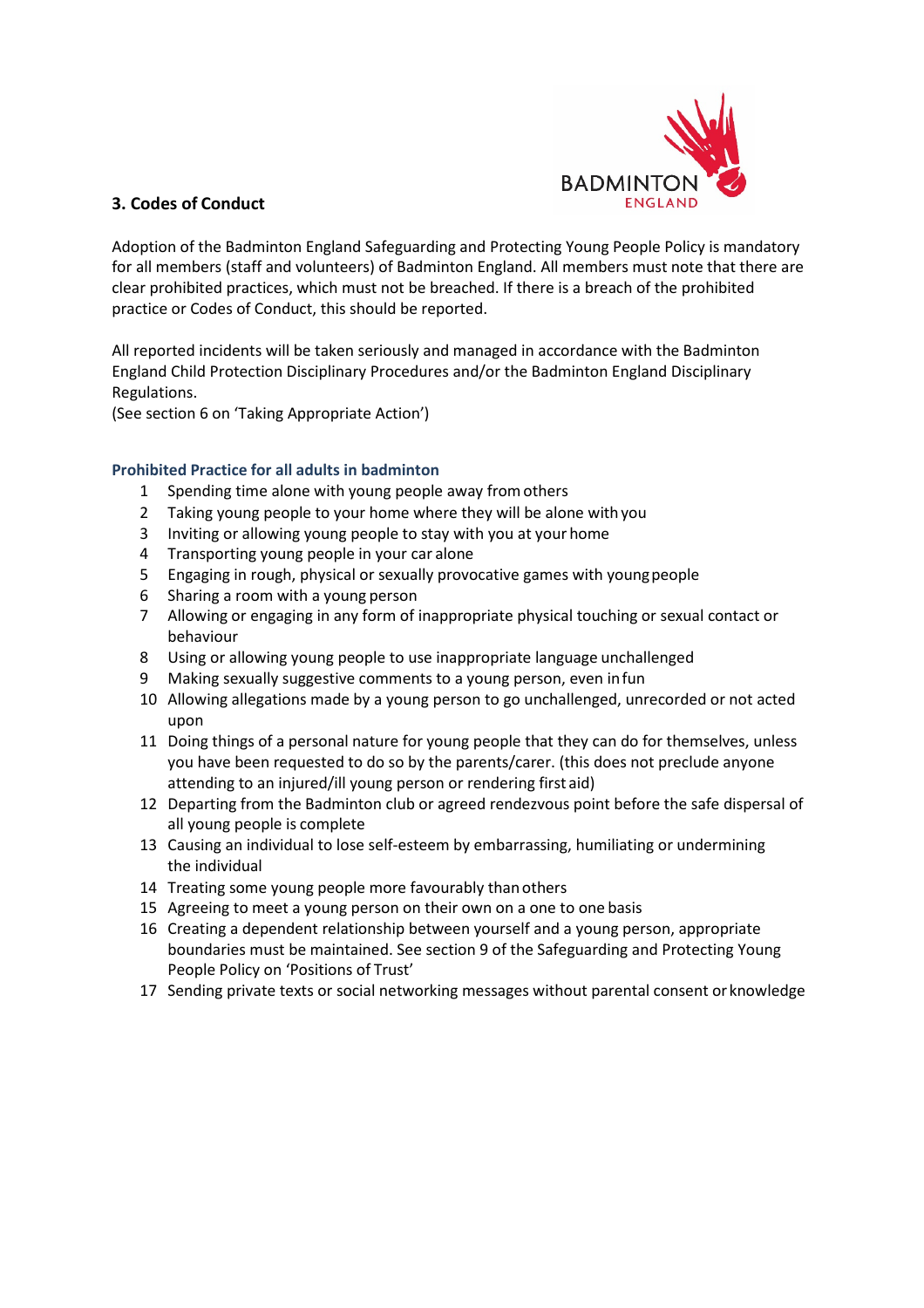

## Code of Conduct for Players

#### Who does this apply to?

The Players Code of Conduct applies to all individuals participating in badminton as a player at every level.

If the code is breached and reported, all complaints and allegations will be acted upon according to the Badminton England Disciplinary Regulations and/or Child Protection Disciplinary Procedures

#### Players will:

- Show respect for and treat everyone equally regardless of age, ability, gender, race, religion, ethnic origin, social status or sexual orientation. Everyone has the right to be protected from abuse
- Respect the rights, dignity and worth of every person within the context of badminton
- Play within the laws of the game and respect all officials and their decisions
- Accept the referees decision without question or complaint (let your captain or coach ask the necessary questions)
- Help injured players and opponents
- Take personal responsibility to ensure that they are suitably insured for their activities
- Wear appropriate clothing for playing badminton during training and competition
- Applaud good performance and efforts from all individuals and teams.
- Congratulate all participants on their performance regardless of the game's outcome.
- Keep to agreed times for training and competitions, and inform the appropriate person if they need to withdraw or cannot avoid being late

#### Players will NOT

- Smoke
- Consume alcohol or illegal substances
- Use any language /gestures that may cause offence to anyone on the grounds of their age, ability, sex, disability, race, background, gender status or sexual orientation
- Condone behaviour that contravenes the Badminton England Codes of Conduct or prohibited practice
- Use illegal or dangerous tactics
- Ridicule or shout at other players for making a mistake or losing a game
- Use social or any other electronic media to publicly criticise any other player or official involved in the game of badminton or otherwise bring the sport into disrepute through inappropriate communications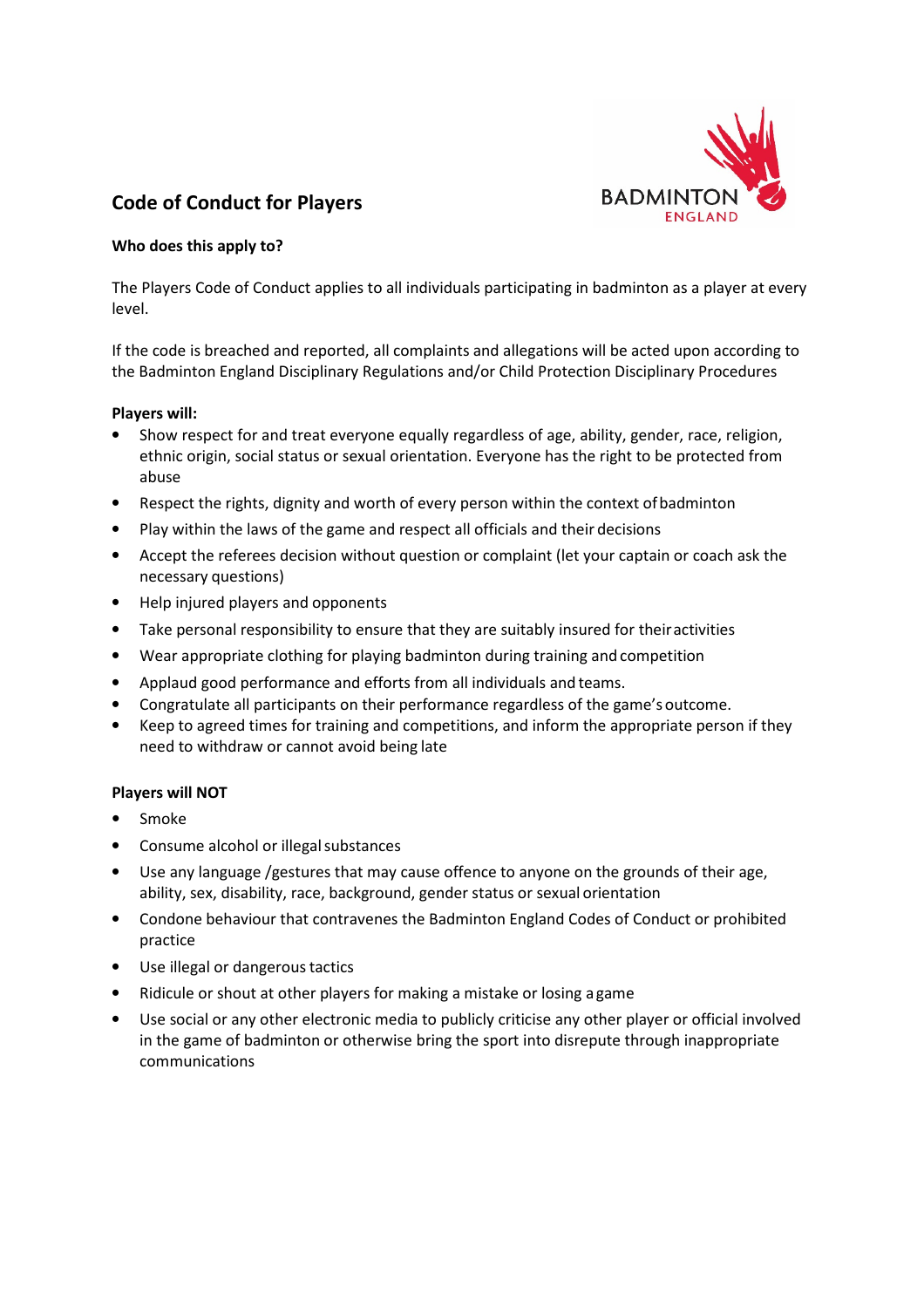

## Code of Conduct for Parents / Carers

#### Who does this apply to?

The Parents Code of Conduct applies to all parents and carers at any badminton match or training session at every level of the game

If the code is breached and reported, all complaints and allegations will be acted upon according to the Badminton England Disciplinary Regulations or Child Protection Disciplinary Procedures

#### Parents will:

- Focus on the child's efforts and enjoyment rather than winning or losing
- Provide positive verbal feedback in both training and matches
- Encourage players to participate within the rules and regulations of the game
- Applaud good performance and efforts from all individuals and teams
- Congratulate all participants on their performance regardless of the game's outcome
- Leave the coach to communicate with individual players on court
- Respect the decisions of officials and teach children to do the same
- Respect umpires, officials, coaches, players and spectators
- Inform the team coach or manager of any injury, health or welfare issue that you feel it is appropriate for them to know
- Ensure that their child/children arrive and are collected promptly for training and competitions
- Remember that children participate in sport for their enjoyment, not yours
- Treat everyone equally and fairly regardless of age, ability, gender, race, religion, ethnic origin, social status or sexual orientation. Everyone has the right to be protected from abuse
- Respect the rights, dignity and worth of every person within the context of badminton
- Report any concerns you may have in relation to a young person, follow reporting procedures laid down by Badminton England
- Challenge and/or report discriminatory behavior, or behavior that contravenes Badminton England Codes of Conduct

#### Parents will NOT

- Force their child/children to participate in badminton
- Ridicule or shout at their child/children or other players for making a mistake or losing a game
- Question publicly the referee, coach, official or players' decisions within a game, match or training situation
- Enter the court of play
- Use any language /gestures that may cause offence to anyone on the grounds of their age, ability, sex, disability, race, background, gender status or sexual orientation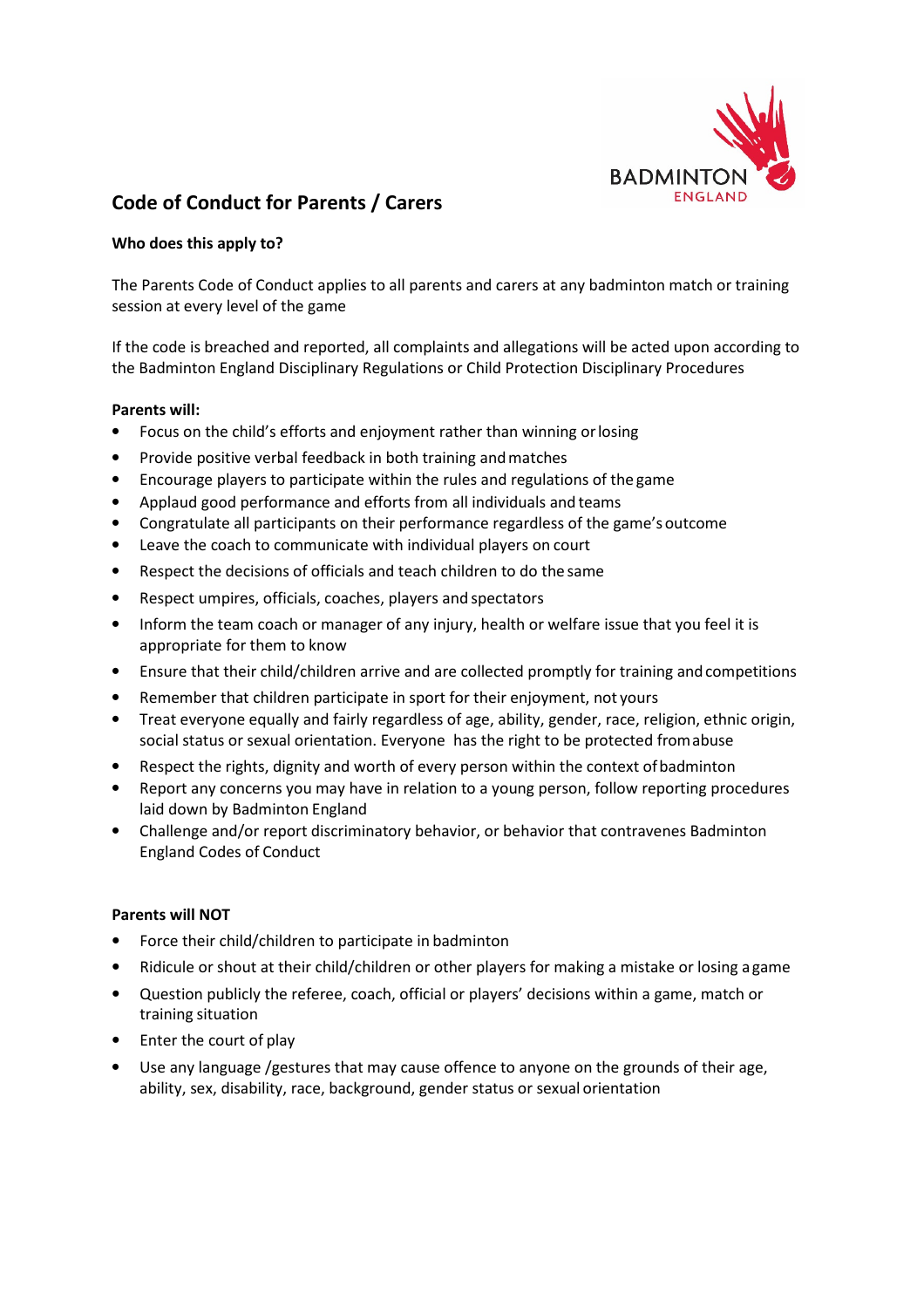- Condone behaviour that contravenes the Badminton England codes of conduct/prohibited practice
- Give young people alcohol ,cigarettes or drugs when they are under the care of the Region/County or Club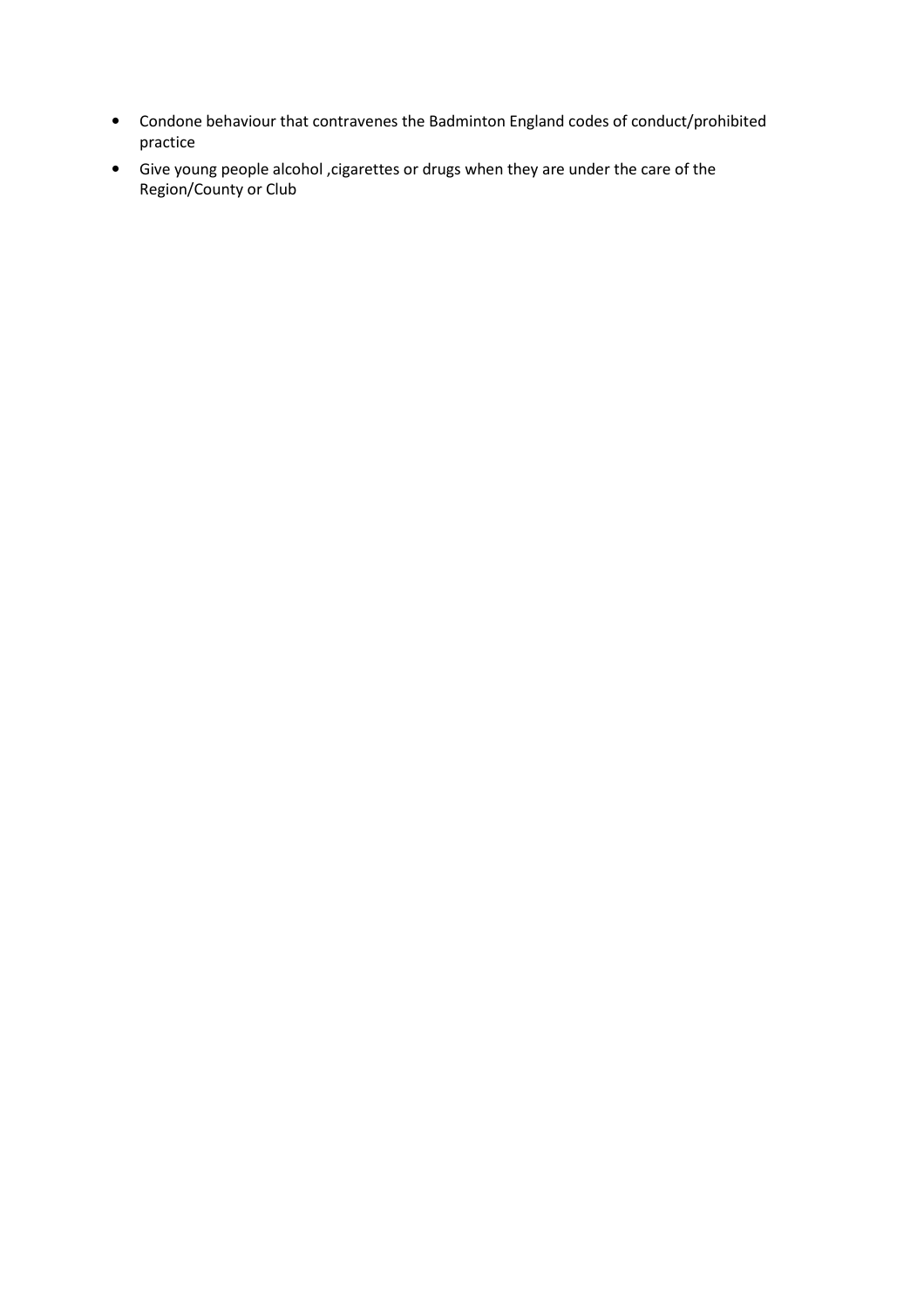

# A Brief Code of Conduct for Coaches

The Coaches Code of Conduct applies to all coaches in badminton at every level of the game

If the code is breached and reported, all complaints and allegations will be acted upon according to the Badminton England Disciplinary Regulations or Child Protection Disciplinary Procedures

#### Coaches Will:

- Treat everyone equally and fairly regardless of regardless of age, ability, gender, race, religion, ethnic origin, social background, status or sexual orientation. Everyone has the right to be protected from abuse
- Respect the rights, dignity and worth of every person within the context of badminton
- Obtain appropriate qualifications and keep up to date with the latest coaching practices and developments and maintain appropriate insurance
- Ensure that equipment, facilities and activities meet safety standards and are appropriate to the age, ability and experience of the players taking part
- Ensure there is appropriate and correct supervision of players on and off the court
- Be aware of and abide by Badminton England Safeguarding and Protecting Young People Policy, Procedures and Guidelines
- Remember that players participate for pleasure and winning is part of the fun
- Operate within the rules and spirit of badminton and teach your players to do the same
- Ensure that the player's best interests are placed first, before those of the club, team or him/herself
- Display high standards of behaviour and appearance
- Provide positive feedback to all players during training and matches
- Respect all referee decisions and ensure players do the same
- Report any concerns you may have in relation to a young person, follow reporting procedures laid down by Badminton England
- Challenge and/or report discriminatory behaviour
- Applaud good performance and efforts and from all individuals and teams
- Congratulate all participants on their performance regardless of the game's outcome

#### Coaches Will NOT:

- Ridicule or shout at a player/team for making a mistake or not winning
- Expose players to extreme heat or cold or unacceptable risk of injury
- Smoke while working/participating in a badminton environment
- Consume alcohol or illegal substances while working/participating in a badminton environment
- Use foul, sexist or racist language or gestures at any time
- Condone behaviour that contravenes the codes of conduct/prohibited practice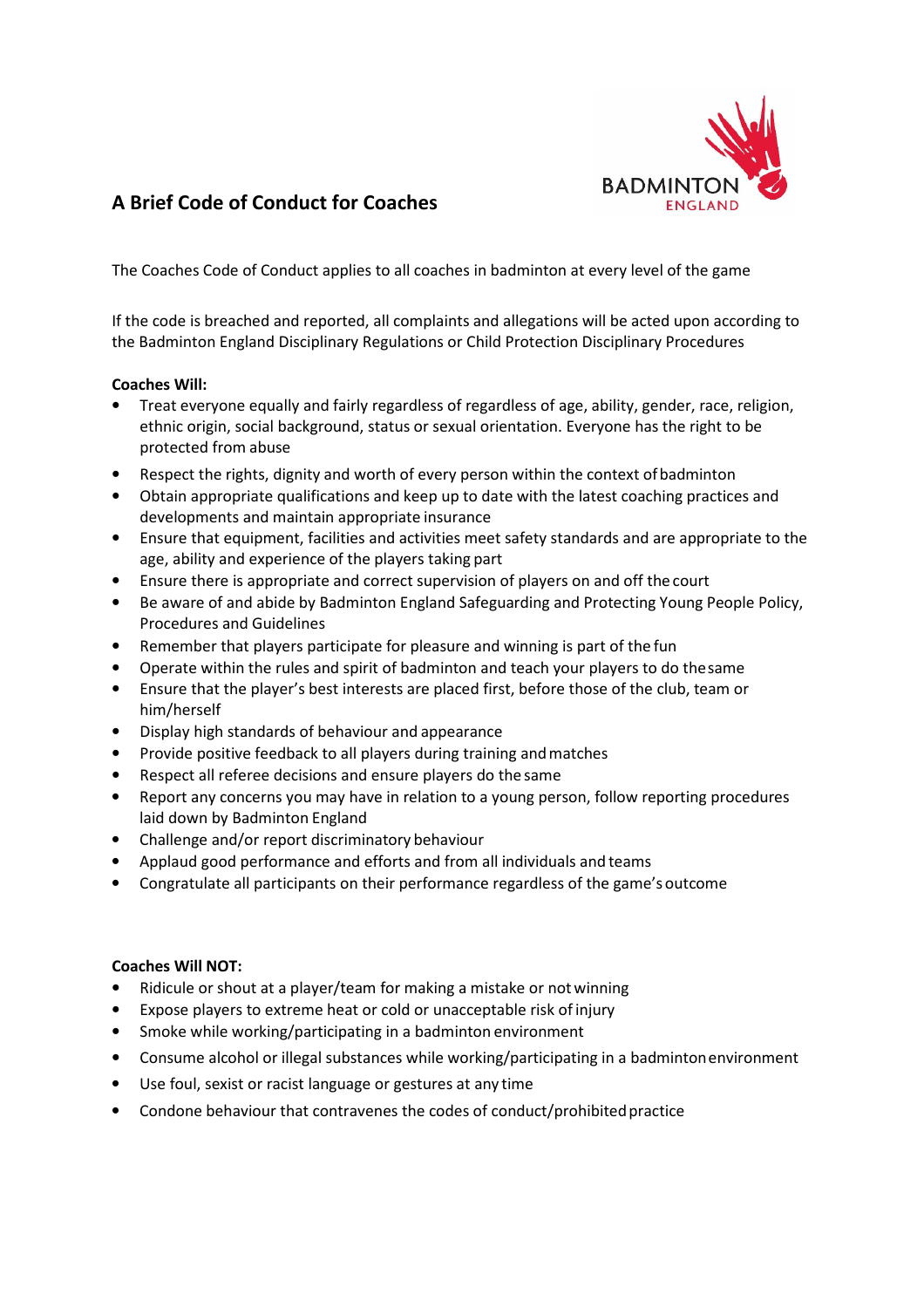- $\bullet$  Engage in any form of sexually related contact with a young player<sup>1</sup>. This is strictly forbidden as is sexual innuendo, flirting or inappropriate gestures and terms
- Give young people alcohol or cigarettes or drugs when they are under the care of the Region/County or Club

For a further explanation of rights and responsibilities of a coach – please see below.

Coaches joining the Badminton England Coaching Register are expected to sign up to the fuller document available from: www.badmintonengland.co.uk/coachaccreditation

 $1$ In accordance with the Positions of Trust within the Sexual Offences Act and Badminton England Safeguarding and Protecting Young People in Badminton Policy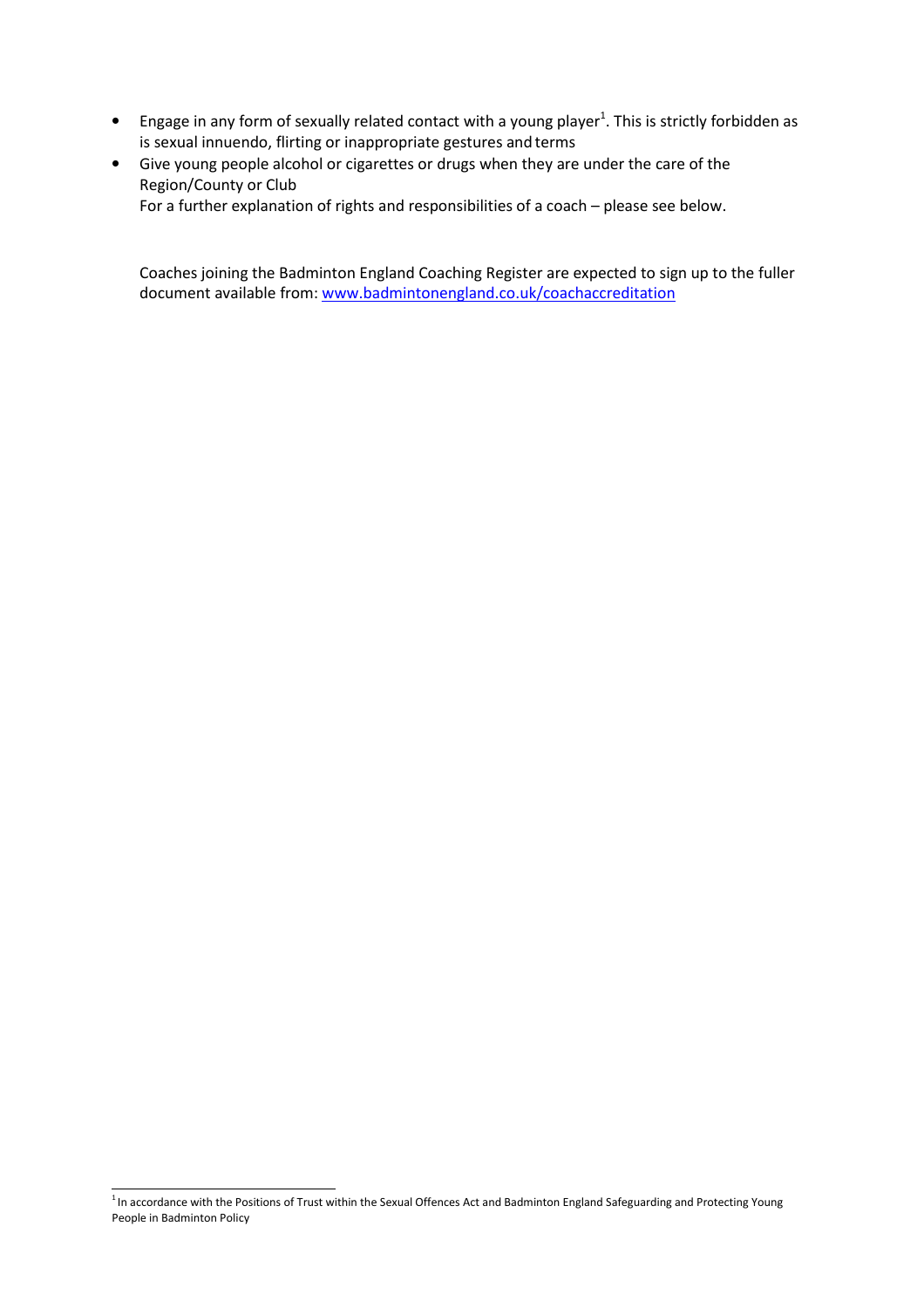

# Code of Conduct for Officials

The Officials' Code of Conduct applies to all referees, umpires, line judges and tournament organisers in badminton at every level of the game

If the code is breached and reported, all complaints and allegations will be acted upon according to Badminton England Disciplinary Regulations or Child Protection Disciplinary Procedures.

## Officials will:

- Treat everyone equally regardless of age, ability, gender, race, religion, ethnic origin, social status or sexual orientation has the right to be protected from abuse
- Respect the rights, dignity and worth of every person within the context of badminton
- Compliment and encourage all participants
- Be consistent, objective and courteous when making decisions
- Emphasize the spirit of the game rather than the errors
- Keep up to date with the latest officiating developments
- Remember that you set an example. Your behaviour and comments should be positive and supportive
- Place the safety and welfare of the participants above all else
- Report any concerns you may have in relation to a young person, follow reporting procedures laid down by Badminton England and/or the relevant tournament organiser
- Challenge and/or report discriminatory behaviour

## Officials will NOT:

- Ridicule or shout at a player/team for making a mistake or not winning.
- Expose players to extreme heat or cold or unacceptable risk of injury
- Smoke while working/participating in a badminton environment
- Consume alcohol or illegal substances while working/participating in a badminton environment
- Use any language /gestures that may cause offence to anyone on the grounds of their age, ability, sex, disability, race, background, gender status or sexual orientation
- Condone behaviour that contravenes the codes of conduct/prohibited practice
- Use illegal or dangerous tactics
- Use social or any other electronic media to publicly criticise any other player or official involved in the game of badminton or otherwise bring the sport into disrepute through inappropriate communications